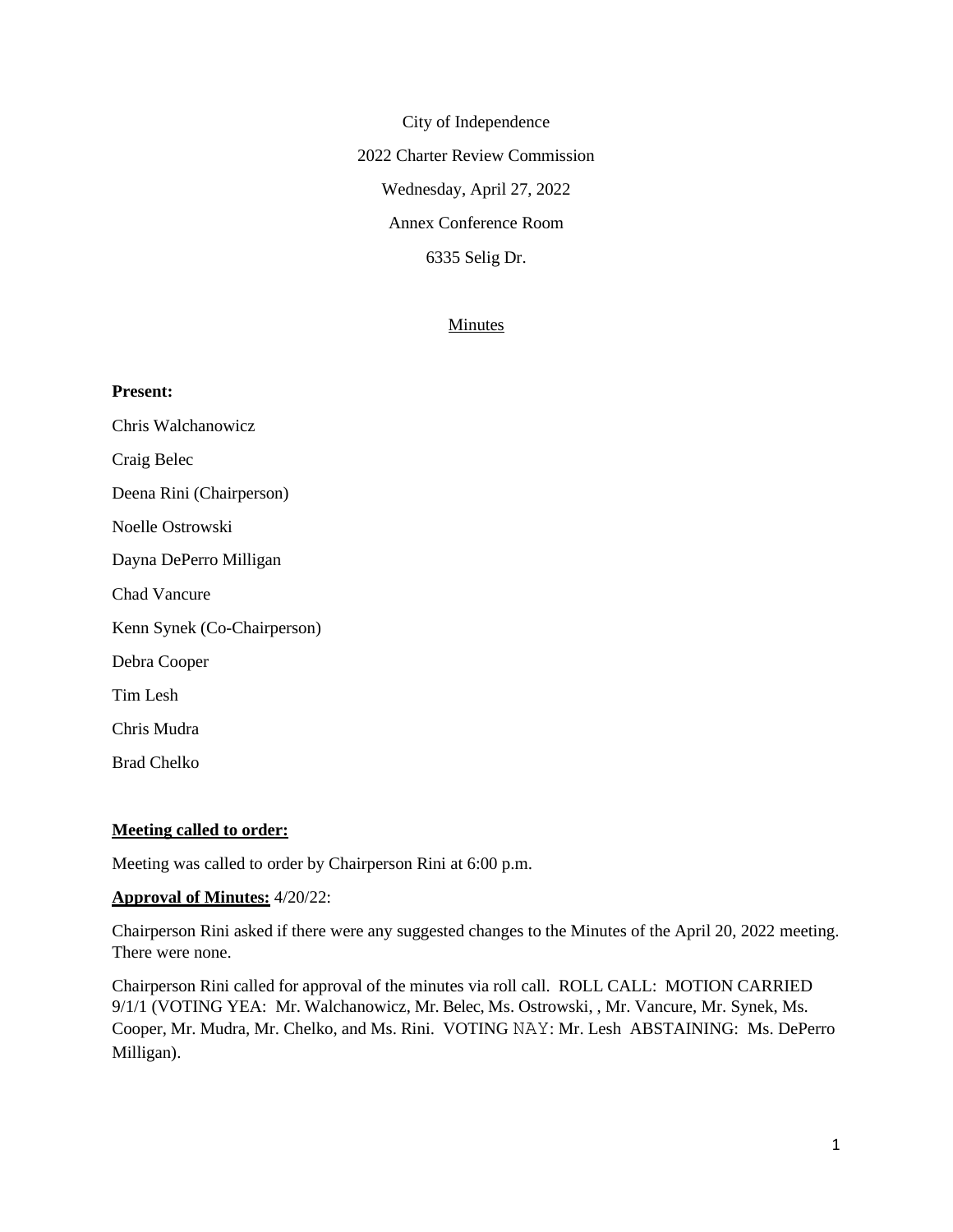# **Discussion:**

Chairperson Rini reminded those present the goal of tonight's meeting is to finalize the Commission's suggestions to Council.

Chairperson Rini asked for comments concerning the letter Mr. O'Brien drafted concerning the suggestions.

Mr. Walchanowicz took the opportunity to say it's been a privilege to work with everyone on the Charter Review Committee, and notified everyone present he will abstain from any voting that occurs tonight. He went on to say he agrees with a lot of the suggestions, however there is a chance his mind may change on some issues after discussions with his fellow City Council members. Mr. Walchanowicz did not want anyone on the Commission to misunderstand, as there are viewpoints that may be brought up in Council discussions that he has not yet considered.

Mr. Lesh suggested the City consider the implications of a Council member participating in the Charter Commission and voting on items that will be presented to City Council.

Ms. Ostrowski said she was speaking with her aunt recently concerning how the Committee will present their suggestions to Council. Her aunt was surprised to find out the Committee is not presenting their suggestions to Council as a formal presentation, including things such as a PowerPoint.

Mr. O'Brien remembered that presentation, saying that is the only time a Charter Commission has presented their suggestions in that way. He went on to say the Committee certainly has the option to do a similar presentation, but it is not necessary.

Ms. Ostrowski expressed an interest in the Committee presenting their suggestions with a presentation.

Mr. Walchanowicz asked if Mr. O'Brien can address Mr. Lesh's question concerning his appointment to the Charter Review Commission, including his abstaining from the votes in today's meeting.

Mr. Lesh reiterated his concerns, stating Mr. Walchanowicz's votes have affected what will or will not be presented to Council. He does not believe Mr. Walchanowicz should have voted on any of the issues.

Mr. O'Brien addressed Mr. Lesh's concerns, saying he disagrees with Mr. Lesh's statement that Mr. Walchanowicz should not have voted in previous meetings. However, he understands the concern. Drawing from his years of experience with the City's Charter Commissions, Mr. O'Brien believes the reason a member of Council is designated as member of the Charter Review is for that purpose, to vote and be able to add a Council viewpoint to the discussions. When the Charter was developed and the verbiage was included that a member of City Council must be appointed, there was no stipulation that said Council member must abstain from voting. Mr. O'Brien believes the reason the suggestions are presented to Council at a mandatory meeting is a continuation of that collaborative process, allowing Charter Review Committee members an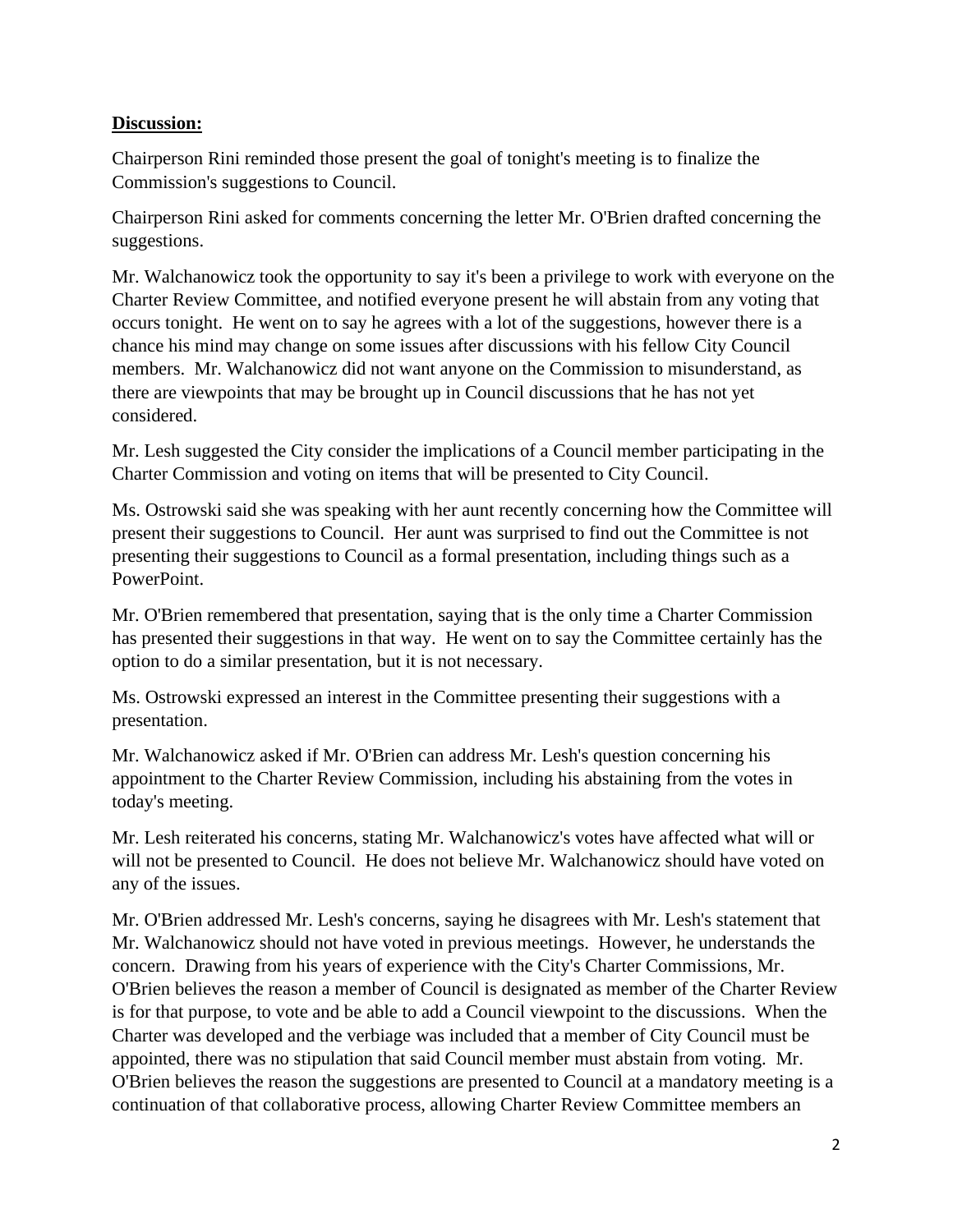# **Discussion (continued):**

opportunity to explain the genesis behind their suggestions.

Further discussion ensued concerning the appointment of a Council member to the Charter Review Commission.

Ms. Ostrowski asked when the presentation to Council would need to be completed. Mr. O'Brien stated the report is due to Council by May 5th, at which point Council will reach out to schedule the meeting.

Chairperson Rini said she's unsure how many present are interested in creating a PowerPoint presentation, however she believes it is important for those on the Committee to attend the meeting with Council and give their reasoning behind the suggestions. She then opened the table to discussion on what type of presentation the Committee would like to prepare.

Vice Chairman Synek agreed with Ms. Ostrowski, saying he doesn't believe only submitting the report to Council would not be a great capstone to all the time, effort, and energy the Committee has put into the process. He suggested Ms. Ostrowski and Ms. Rini represent the Commission in a Council caucus meeting, which he believes is the perfect forum for the presentation. The caucus is a much more informal setting that the Council meeting.

Mr. Walchanowicz said all Council meetings are hybrid, so if Tuesday or Thursday is a bad day for someone on the Committee to be able to attend in person there is the option of a Zoom link so they may still participate. He said if the report is prepared in time he may be able to get the Committee's meeting scheduled for May 10th and begin the meeting at 5:00 instead of 5:30.

Mr. Lesh agreed that everyone needs to attend the meeting with Council, so they are available should Council wish to ask a question of any member.

Mr. Walchanowicz said the majority of Council are familiar with the suggestions, which will help in navigating the coming meeting.

Mr. Belec said he thinks a PowerPoint presentation would be a great way to articulate the Committee's thoughts, however it will need to be orally presented to explain how the Committee arrived at the amendment suggestions.

Mr. Lesh said a PowerPoint would be good, but he also thinks Council should know how each member voted on the suggestions in case they have any questions.

Chairperson Rini said the report will state how many votes were received for and against each item. She then reminded those present that the purpose of the meeting tonight is to approve the final draft of the suggestions to Council and asked if there are any suggested edits before a vote is called.

Ms. Cooper suggested including the vote count on the report.

Vice Chairman Synek made a suggestion for Page 5, the third line from the bottom, reads: "Majority of members elected to Council, and shall serve for a term concurrent with that of the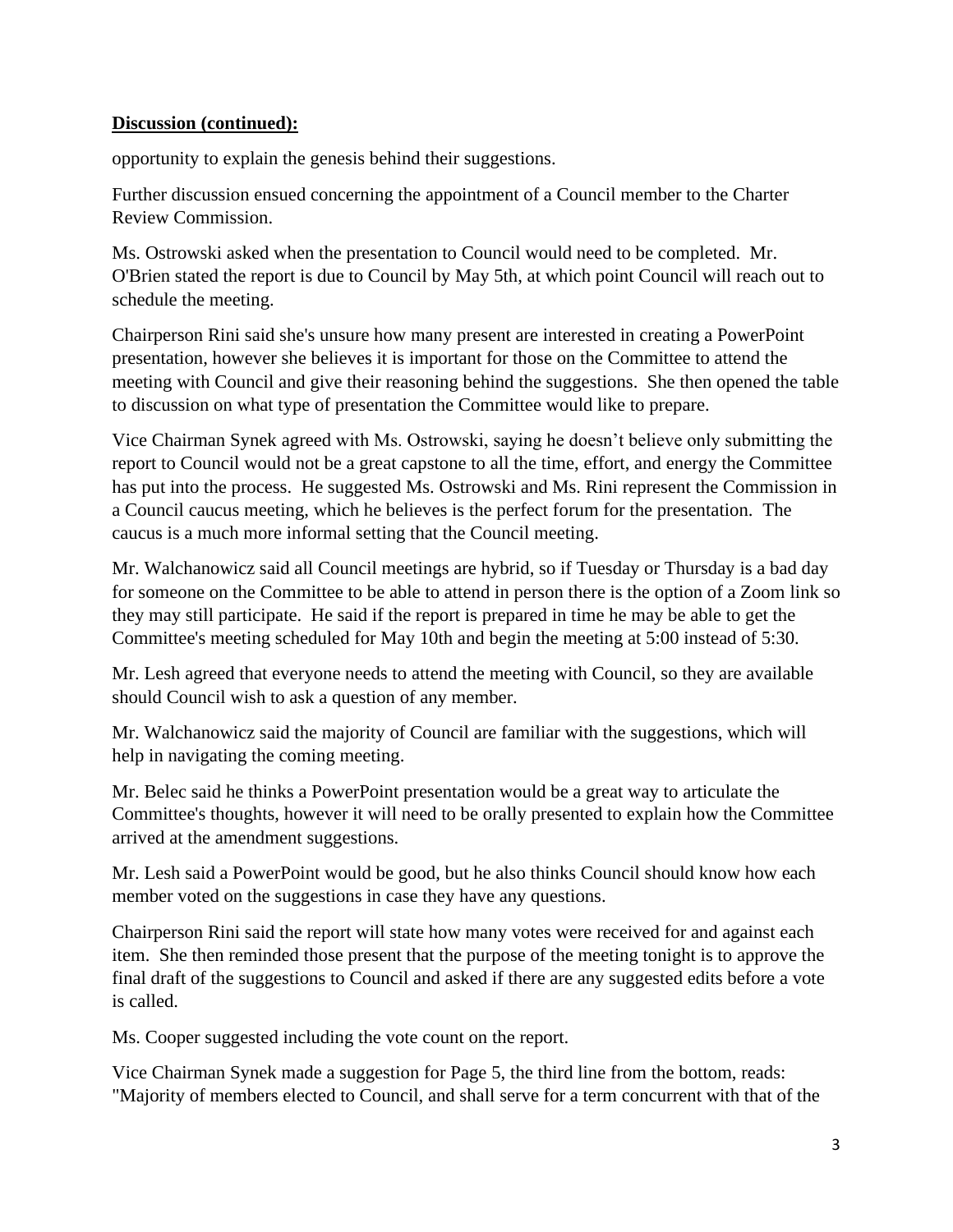# **Discussion (continued):**

Mayor, or appointed by him or her.: He suggested the Finance Director's term should not be tied directly to that of the Mayor, stating the Police and Fire Chief positions are not structured that way, and he would prefer the position did not end when the Mayor does if the Committee doesn't want to leave the end of the Finance Director's term silent.

Mr. Lesh agreed, saying during the transition of the mayoral position you would want to make sure the Finance Director retains their position. Even if the Mayor wants to bring in their own Finance Director, there will still be a need for a transition from one to the other. Mr. Lesh suggested 90 days.

Vice Chairman Synek mentioned the bottom of Page 5, and then on Page 6, second paragraph, "serves the remaining term of Council," saying he believes that wording should be struck as well.

Mr. Lesh asked if it's too late to include the wording, the Finance Director shall stay for a minimum of 90 days at the beginning of the new term of Mayor.

Mr. Walchanowicz agreed, stating there needs to be a smooth transition between administrations.

Chairperson Rini asked what if the transition doesn't take 90 days, but the City is required to pay the old Finance Director for 90 days.

Vice Chairman Synek said he believes there should be nothing in the Charter that specifically ends the term of the Finance Director, or the Police Chief, or the Fire Chief other than the removal powers that are already written into the Charter.

Mr. Lesh said with the positions of Police and Fire Chief there are those below them in rank who would be able to step into the position if necessary. However, the Finance Director position is not the same.

Chairperson Rini asked those present if anyone opposes removal of that language. No one opposed.

Chairperson Rini called for a vote on either adding 90 days or just removing the language. The Committee voted  $\frac{3}{7}$  to strike the language discussed and not add anything further.

Vice Chairman Synek referenced the last page, the second line, "The highest number of votes constituting 50 percent plus 1 of the votes passed in that election," and the third line from the bottom, "Number of votes will run in a run-off election held on the first Tuesday of December." He said it reads short and choppy, and he believes it needs rewording. He then referenced another line, "Number of votes cast in the run-off election shall be declared the winner."

Chairperson Rini agreed, asking Vice Chairman Synek if he had suggested language or if anyone else present agreed with Vice Chairman Synek's point. For clarification, Chairperson Rini read the excerpt with Vice Chairman Synek's suggestions. "In an election for the office of Mayor, the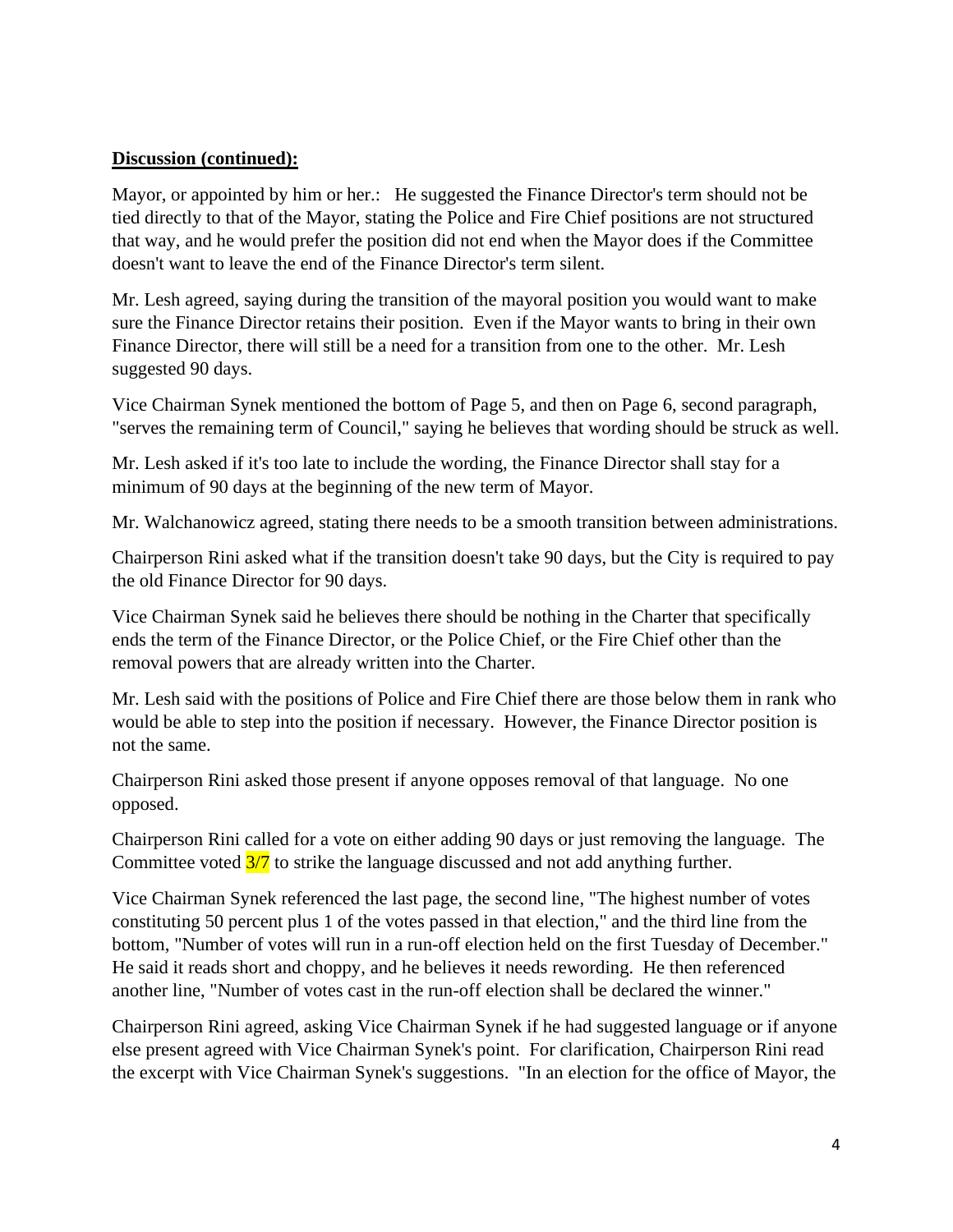# **Discussion (continued):**

candidate receiving the highest number of votes constituting 50 percent plus 1 of the votes cast in that election shall be declared the winner. Should no candidate receive 50 percent plus 1 of the votes cast, the two candidates receiving the highest number of votes will run in a run-off election held on the first Tuesday of December following the general election. And the candidate receiving the highest number of votes cast in the runoff election shall be declared the winner."

Chairperson Rini asked if anyone objected to the additional language. No one objected.

Mr. Belec referenced Page 6, the last sentence concerning the frequency of Council meetings, "Council may also make a purchase or enter into a contract involving more than \$25,000 without advertising for bids, if it determines and declares by a 3/5 vote that an emergency exists and sets forth the nature of the emergency in its Minutes." Mr. Belec brought up the point that Council only meets once a month, therefore is there a special meeting called if an emergency is presented.

Mr. Walchanowicz said that has happened in the past, as recent as the day before. Such meetings are called Council Workshops. During these meetings anything can be discussed that needs to come across the table that particular day. The meeting yesterday concerned the remodeling of Council Chambers to make it easier for residents to attend Council meetings virtually. The original legislation for the remodeling that was passed in December, but there have been issues that arose and there was not enough funding to cover the increase in the project. Council was made aware of this on Monday, when the contractor was there installing things. Therefore, an emergency legislation was held on Tuesday because the increase in funding being requested was above \$15,000.

Mr. Belec said there needs to be a page number added to Page 2.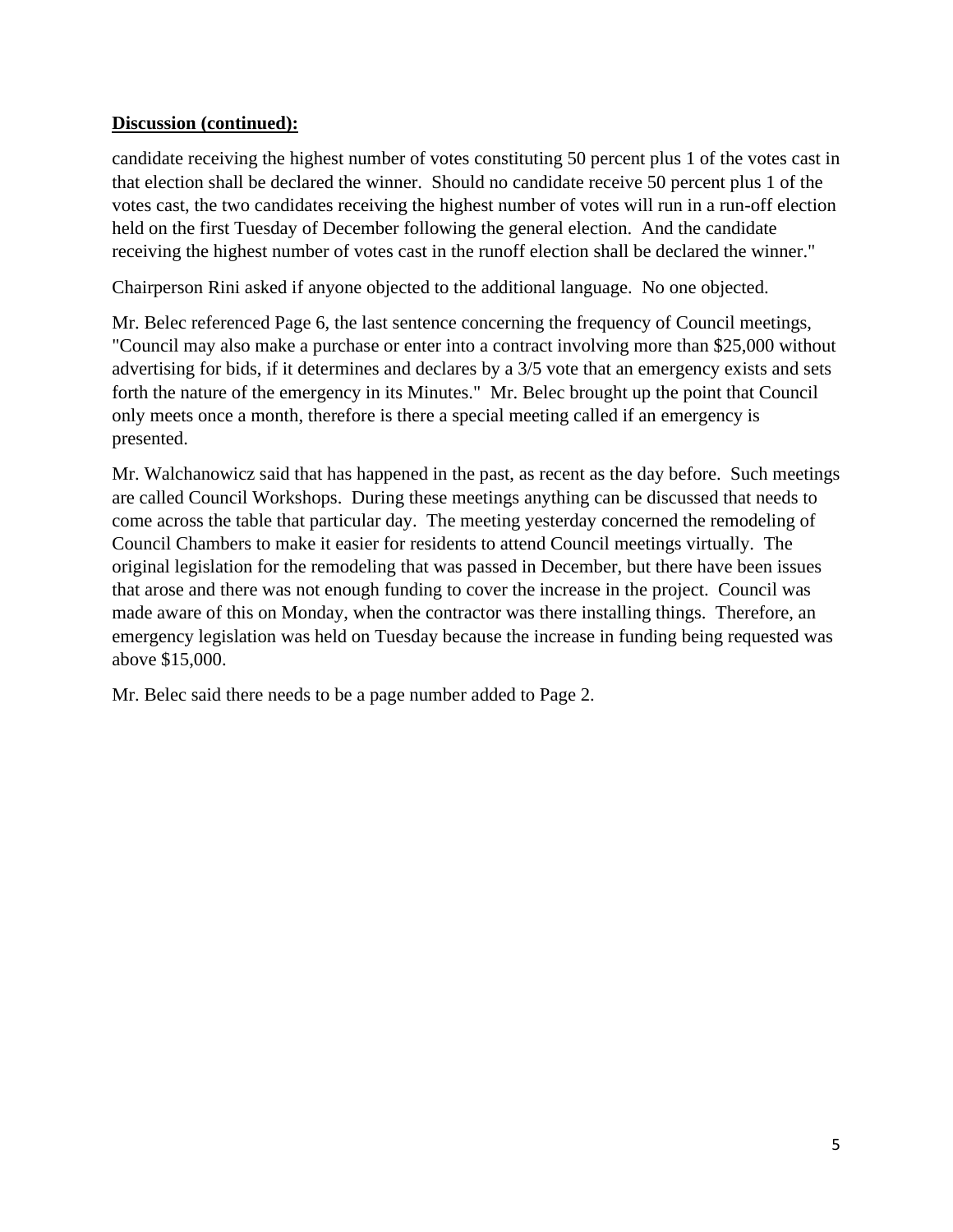#### **Summary:**

Chairperson Rini summarized the changes discussed this evening:

- Correcting the spelling of Vice Chairman Synek's name from Ken to Kenn
- Adding Mr. Chad Vancure to the listing of Charter Commission members.
- Adding page number to Page 2.
- Adding vote count to each recommendation.
- Removing language from Finance Director section.
- Add language in run-off section.

Chairperson Rini asked the Committee to keep those changes in mind when voting.

Vice Chairman Synek challenged those on the Committee to vote with the mindset of whether this is a concept that is worthy to be presented to the people of Independence as something they need to consider in terms of the form and structure of the City's government. Regardless of personal opinion.

Ms. Ostrowski said she likes that comment and would like it used in the presentation to Council.

Chairperson Rini thanked Vice Chairman Synek, saying she agrees with the sentiment.

#### **Voting:**

Chairperson Rini called for a vote on the amendment to Section B, recommending by a majority vote the following amendments to Article 2, Section 1, 2, and 4. The Committee voted 8/2/1 in favor. (VOTING YEA: Mr. Belec, Ms. Rini, Ms. Ostrowski, Mr. Vancure, Mr. Synek, Mr. Mudra, Ms. Cooper, Ms. DePerro Milligan VOTING NAY: Mr. Chelko, Mr. Lesh ABSTAINING: Mr. Walchanowicz)

Chairperson Rini called for a vote on the amendment to Article 3, Section 1, The Mayor. The Committee voted 7/3/1 in favor. (VOTING YEA: Mr. Belec, Ms. Rini, Ms. Ostrowski, Mr. Vancure, Mr. Mudra, Ms. DePerro Milligan, Mr. Chelko VOTING NAY: Mr. Synek, Ms. Cooper, Mr. Lesh ABSTAINING: Mr. Walchanowicz)

Chairperson Rini called for a vote on the amendment to Article 4, Sections  $2(a)$  and  $2(c)(5)$ regarding the Finance Director. The Committee voted 9/1/1 in favor. (VOTING YEA: Mr. Belec, Ms. Rini, Ms. Ostrowski, Mr. Vancure, Mr. Mudra, Ms. DePerro Milligan, Mr. Chelko, Mr. Synek, Ms. Cooper VOTING NAY: Mr. Lesh ABSTAINING: Mr. Walchanowicz)

Chairperson Rini called for a vote on the amendment to Article 5, Nominations, Elections, and Mayor Run-Off. The Committee voted 7/3/1 in favor. (VOTING YEA: Ms. Rini, Ms. Ostrowski, Mr. Mudra, Ms. DePerro Milligan, Mr. Chelko, Mr. Synek, Ms. Cooper VOTING NAY: Mr. Belec, Mr. Vancure, Mr. Lesh ABSTAINING: Mr. Walchanowicz)